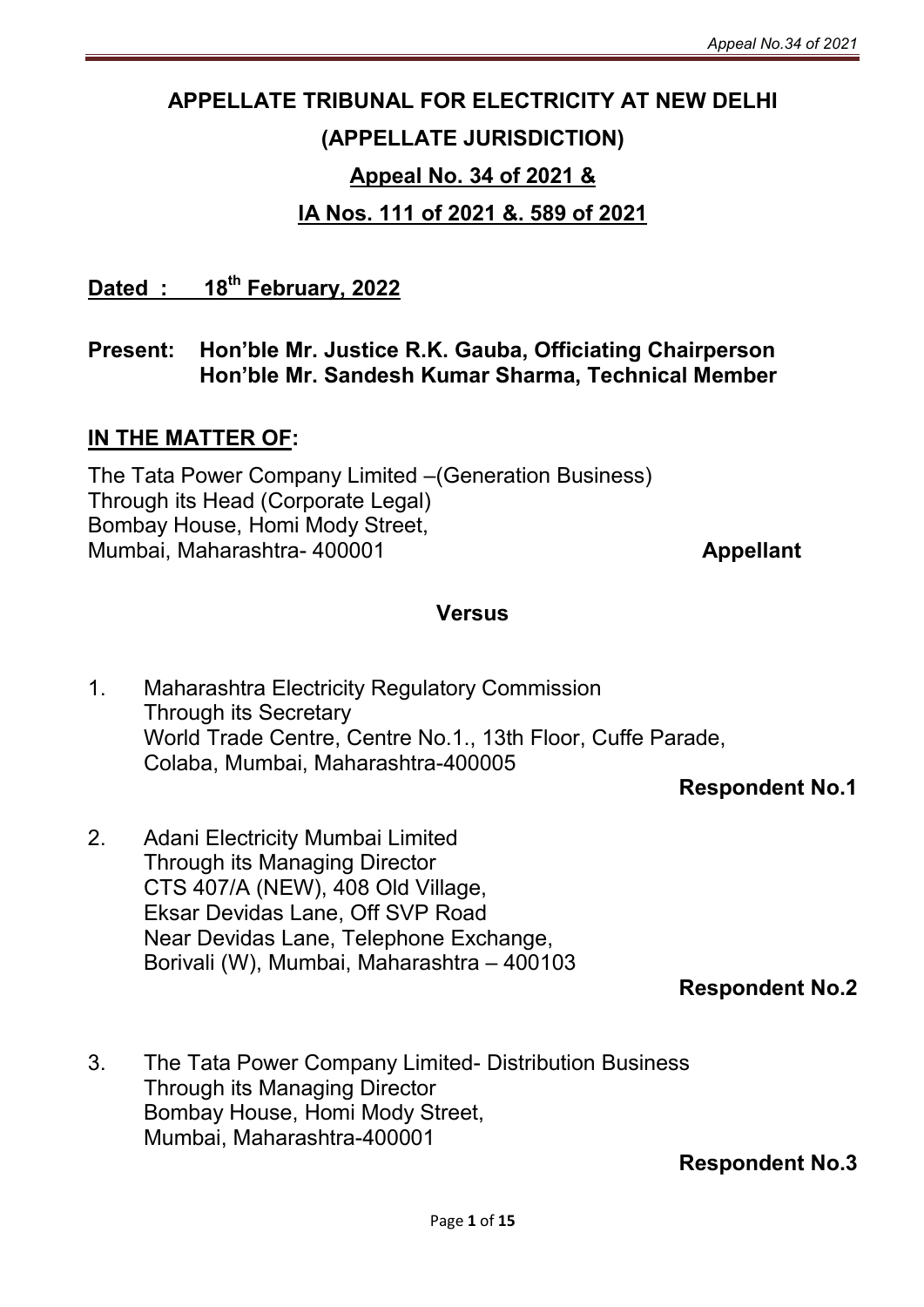4. BEST Undertaking Through its Chief Engineer BEST Bhavan, BEST Marg, Fort, Mumbai, Maharashtra- 400001

# Respondent No.4

| Counsel for the Appellant(s):  | Mr. Sajan Poovayya, Sr. Adv.<br>Mr. S. Venkatesh<br>Mr. Ashutosh Kumar Srivastava<br>Ms. Raksha Agrawal<br>Mr. Nihal Bhardwaj<br>Mr. SuhaelButtan<br>Mr. Abhiprav Singh<br>Mr. Abhishek Nangia<br>Mr. Anant Singh<br>Mr. RishubKapur<br>Mr. Mehak Verma |
|--------------------------------|---------------------------------------------------------------------------------------------------------------------------------------------------------------------------------------------------------------------------------------------------------|
| Counsel for the Respondent(s): | Mr. Buddy Ranganadhan<br>Mr. ChritarthPalli for R-1<br>Mr. Sanjay Sen, Sr. Adv.<br>Mr. Hemant Singh<br>Mr. Mridul Chakravarty<br>Mr. Tushar Srivastava<br>Ms. Supriya Rastogi Agarwal<br>Mr. Lakshyajit Singh Bagdwal<br>Mr. Harshit Singhfor R-2       |
|                                | Ms. Padma Priya<br>Ms. Neetica Sharma<br>Mr. Dhruv Nayar<br>Ms. Shreya Sethi<br>Ms. Akanksha Das<br>Mr. Harinder Toor for R-4                                                                                                                           |

# J U D G M E N T

# PER HON'BLE MR. SANDESH KUMAR SHARMA, TECHNICAL MEMBER

1. The present Appeal has been filed by Tata Power Company Limited-Generation (in short "Appellant" or "TPC-G") having grievances against the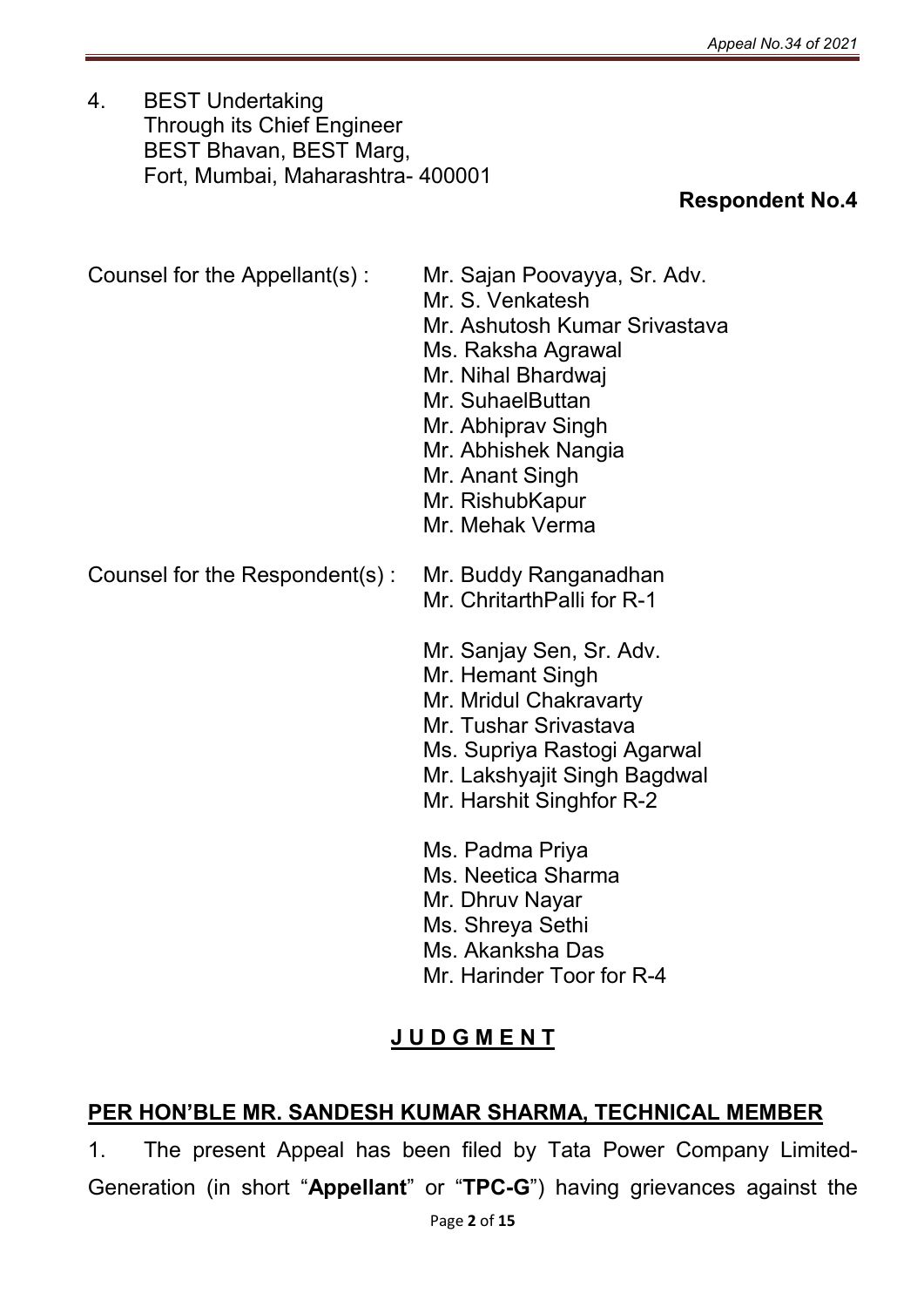order dated 21.12.2020 ("Impugned Order") passed by Maharashtra Electricity Regulatory Commission (the "Respondent Commission" or" MERC") in Petition No. 163 of 2020("Petition 163").

2. The Adani Electricity Mumbai Ltd.- Distribution (in short "AEML-D" or "Respondent No. 2") filed the Petition 163 against the findings rendered by the Respondent Commission in Tariff Orders dated 30.03.2020, passed in Petition No. 300 of 2019 for TPC-G and in Case No. 325 of 2019 for AEML-D. Vide the said Petition163, AEML-D sought correction in the findings so as to bring the Orders dated 30.03.2020 in line with the Final Judgement dated 20.08.2019 passed by the Hon'ble Supreme Court of India in M.A. No. 1404/2019 in C.A. No(s). 415 of 2007 ("Clarification Order"). The issue is short and narrow requiring examination only whether it is in line with the Judgement passed by the Hon'ble Supreme Court.

#### *Description of the Parties*

3. The Appellant i.e., TPC-G is the division of the Tata Power Company Limited ("TPC")-an integrated Utility engaged in Generation, Transmission and Distribution of electricity. The TPC-G is responsible for the generation business of electricity having its registered office at Bombay House, Homi Mody Street, Mumbai- 400001.

4. Respondent No. 1 - MERC is a Statutory Authority constituted under the Electricity Regulatory Commissions Act, 1998 with powers vested in it by Section 86 and 181 of the Act.

5. Respondent No.2 i.e., the Adani Electricity Mumbai Limited ("AEML-D") is a public limited company registered under the Companies Act, 1956 and is a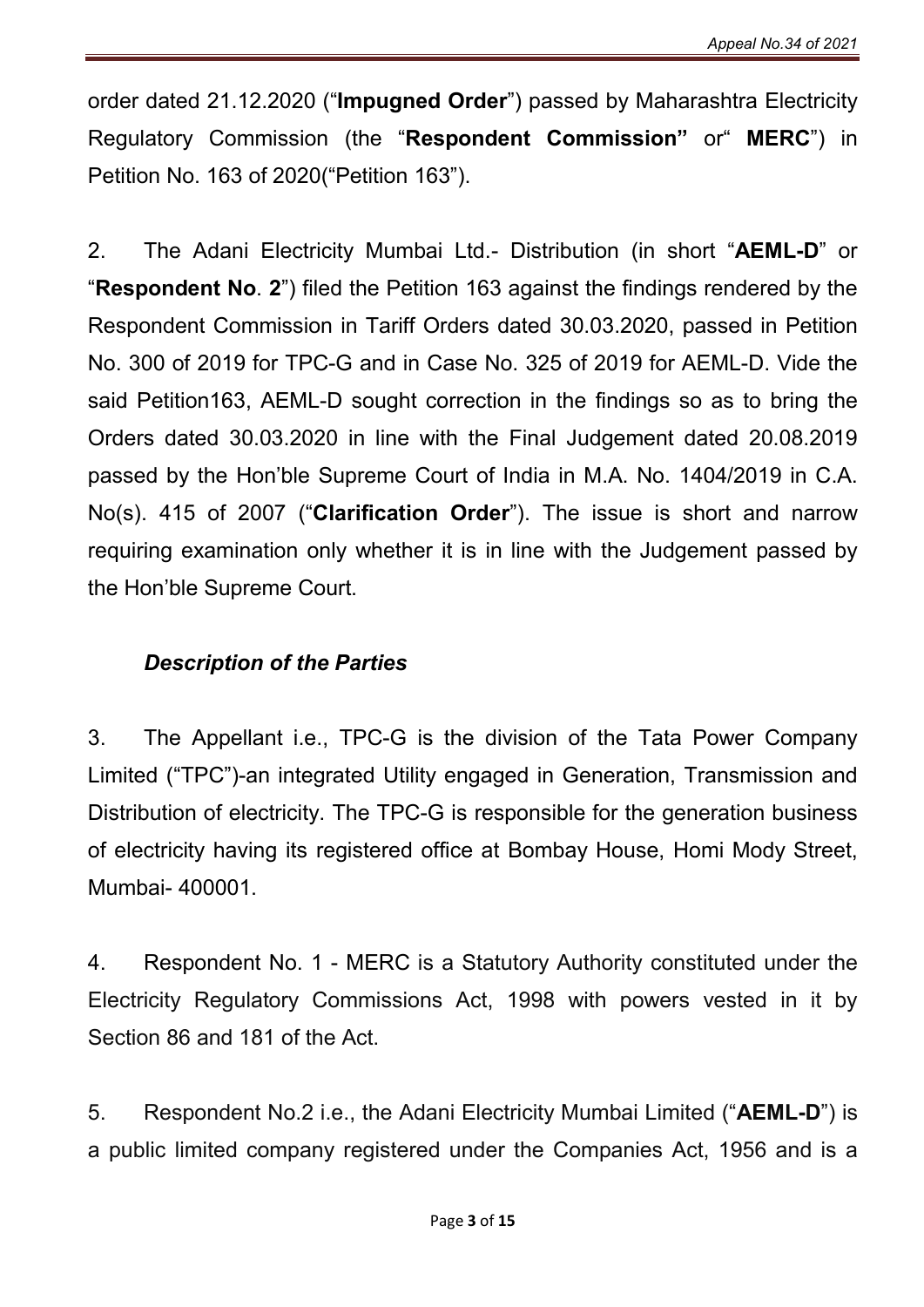Distribution Licensee under the Electricity Act. It is to be noted that AEML-D is successor of BSES and Reliance Energy Limited ("REL").

6. Respondent No. 3 - The Tata Power Company (Distribution Business), in short "TPC-D", is the division of TPC which is engaged in the distribution of electricity in the Island City of Mumbai, as also the Suburban Area of Mumbai by way of the distribution licence granted by MERC for 25 years from 15.08.2014.

7. Respondent No.4- Brihanmumbai Electricity Supply & Transport Undertaking ("BEST"), is an undertaking of the Municipal Corporation of Greater Mumbai ("MCGM"). It distributes electricity to consumers in the island area of Mumbai and provides public road transport in the entire city and some adjoining areas of Mumbai.

## *Facts of the Case*

8. The facts of the case are noted in brief as the issue is whether the Impugned Order is in compliance with the Clarification Order dated 20.08.2019 passed by the Hon'ble Supreme Court of India. The brief facts of the case are as follows:

i. MERC vide Order dated 31.05.2004 in Petition No. 07 of 2000, determined the standby charges payable by REL, AEML and BSES (presently known as AEM L- D) to TPC for the period FY 1999 -2000 to FY 2003 – 2004 and further computed interest payable inter-se between TPC and BSES, REL and AEML for the respective payments.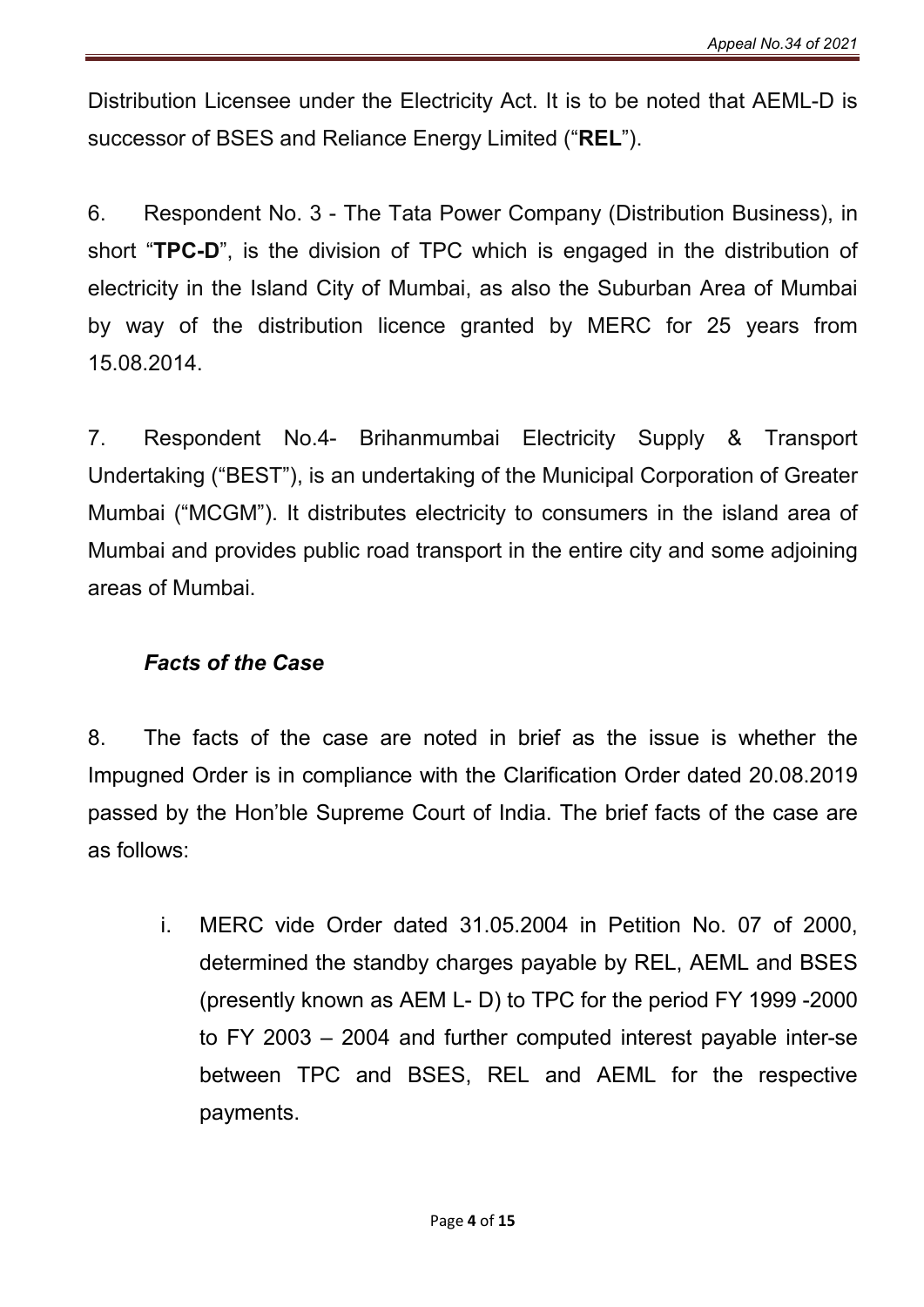- ii. On 12.12.2005, TPC challenged the Order dated 31.05.2004 passed by MERC before this Tribunal by way of an Appeal bearing Appeal No. 202 of 2005, which was disposed of by Judgement dated 20.12.2006, whereby the TPC was directed to pay a net amount of Rs. 339 Crores to AEML-D.
- iii. TPC, on 15.01.2007, challenged the Tribunal's Judgement dated 20.12.2006,by way of a Civil Appeal No. 415 of 2007in the Hon'ble Supreme Court.
- iv. On 07.02.2007, the Hon'ble Supreme Court passed an Interim Order staying the Judgment dated 20.12.2006 of the Tribunal and further directed Appellant to furnish a bank guarantee for Rs. 227 Crores and deposit a sum of Rs.227 crores with the Registrar General of the Hon'ble Supreme Court. The relevant extracts of the Order dated 07.02.20227 is as follows:

"*Having considered all aspects of the matter, we direct that there shall be stay of the impugned order of the Appellate Tribunal subject to the condition that the appellant shall furnish a bank guarantee in the sum of Rs. 227 crores and, in addition, deposit a sum of Rs.227 crores with the Registrar General of this Court which may be withdrawn by the respondent No. 1 subject to their giving an undertaking to this Court that in the event of this appeal being decided against them, wholly or in part, the amount as may be found refundable by them shall be refunded to the appellant without demur together with interest as my be determined by this Court….*"

v. The Hon'ble Supreme Court *vide* its Judgement dated 02.05.2019 disposed-off the aforesaid Civil Appeal No. 415 of 2007,upholding the judgement dated 20.12.2006 passed by this Tribunal in Appeal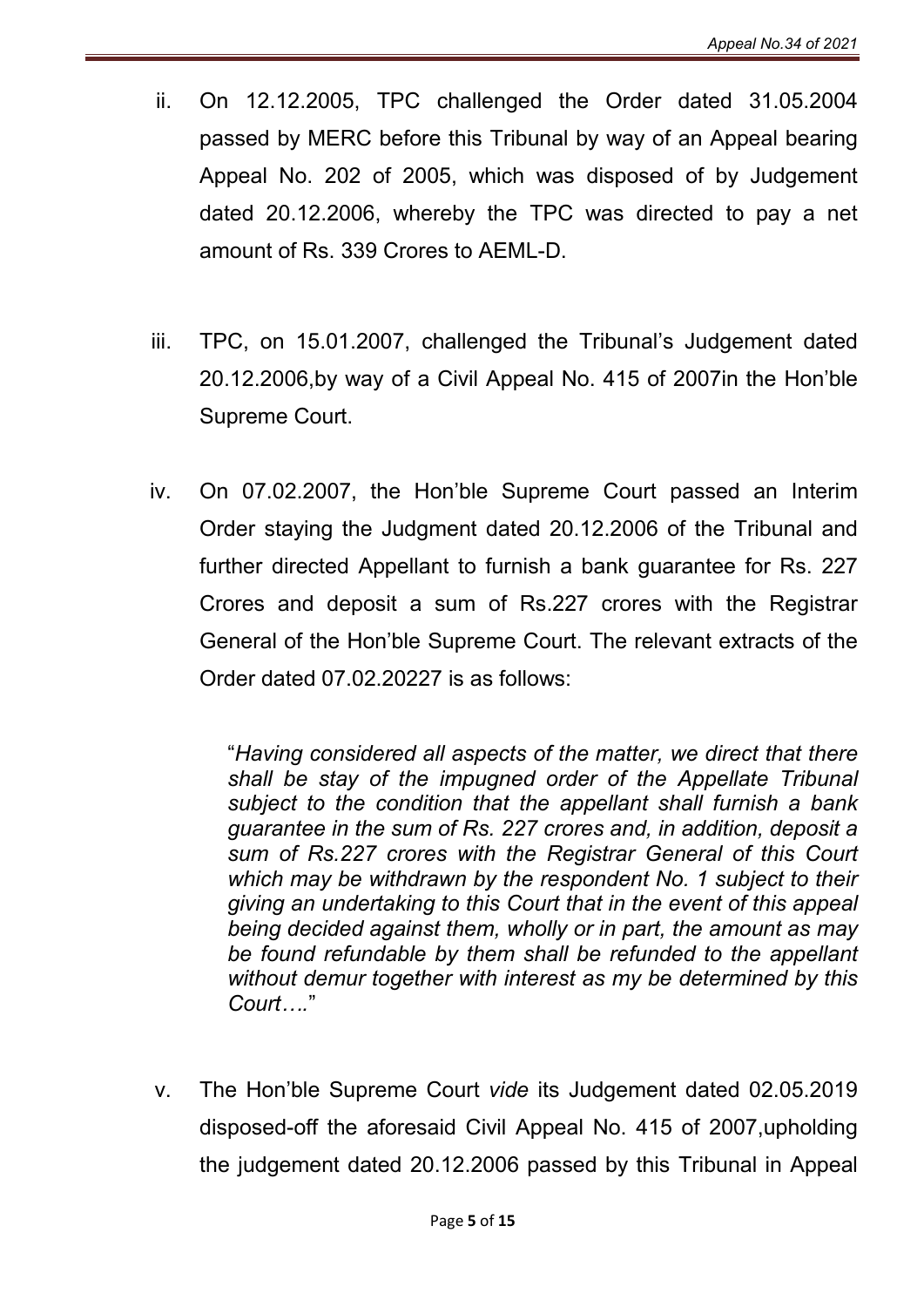No. 202 of 2005 and directed the entire amount including interest deposited with the Registrar General of the Hon'ble Supreme Court to be paid to AEML-D, the operative part of the Judgement is as follows:

*"23. Shri J.J. Bhatt learned senior counsel appearing on behalf of BSES/REL has contended that TPC and MSEB entered into an arrangement on 12.3.1985. There was an independent agreement between TPC and BSES/REL entered into on 31.1.1998 and it has no connection with the agreement between the TPC and MSEB. Notwithstanding the fact that MSEB supplied TPC with standby power or not, TPC was bound to supply BSES/REL from its own generation standby power. On approximately 90 percent of the occasions, BSES/REL has utilised standby power of TPC. It has exceeded on some occasions more than 275 MVA and has gone up to above 400 MVA, whereas TPC has drawn standby from MSEB. The Government passed an order on 19.1.1998, considering several factors and determined Rs.3.5 crores per month as standby charges. The payment of standby charges by BSES/REL to TPC was independent of the charges to be paid by TPC to MESB. The determination has been made on the basis of various factors. Basis of 50:50 sharing has been rightly rejected by the MERC as well as by the APTEL. The decision of spinning reserve by the Technical and Judicial Members at zero levels is justified in the facts of the case. The submission made on the basis of Binani Zinc Ltd. v. Kerala State Electricity Board (supra) is not tenable. The total generating capacity of TPC was 1777 MW, whereas that of BSES/REL is 500 MW. It is incorrect that TPC has recovered only 50 percent of standby charges payable to MSEB. The standby charges of Rs.24.75 crores per month i.e., Rs.297 crores per annum were factored into TPC tariff in addition to the amount of Rs.3.5 crores per month was paid by BSES/REL. It wanted to realise 75 percent of the charges from BSES/REL by claiming a 50:50 ratio sharing. The TPC has spinning reserve surplus of 317 MVA with regard to its total capacity of 1777 MW. It was not MSEB but TPC which has provided standby support to BSES/REL on 90 percent occasions. It is further contended*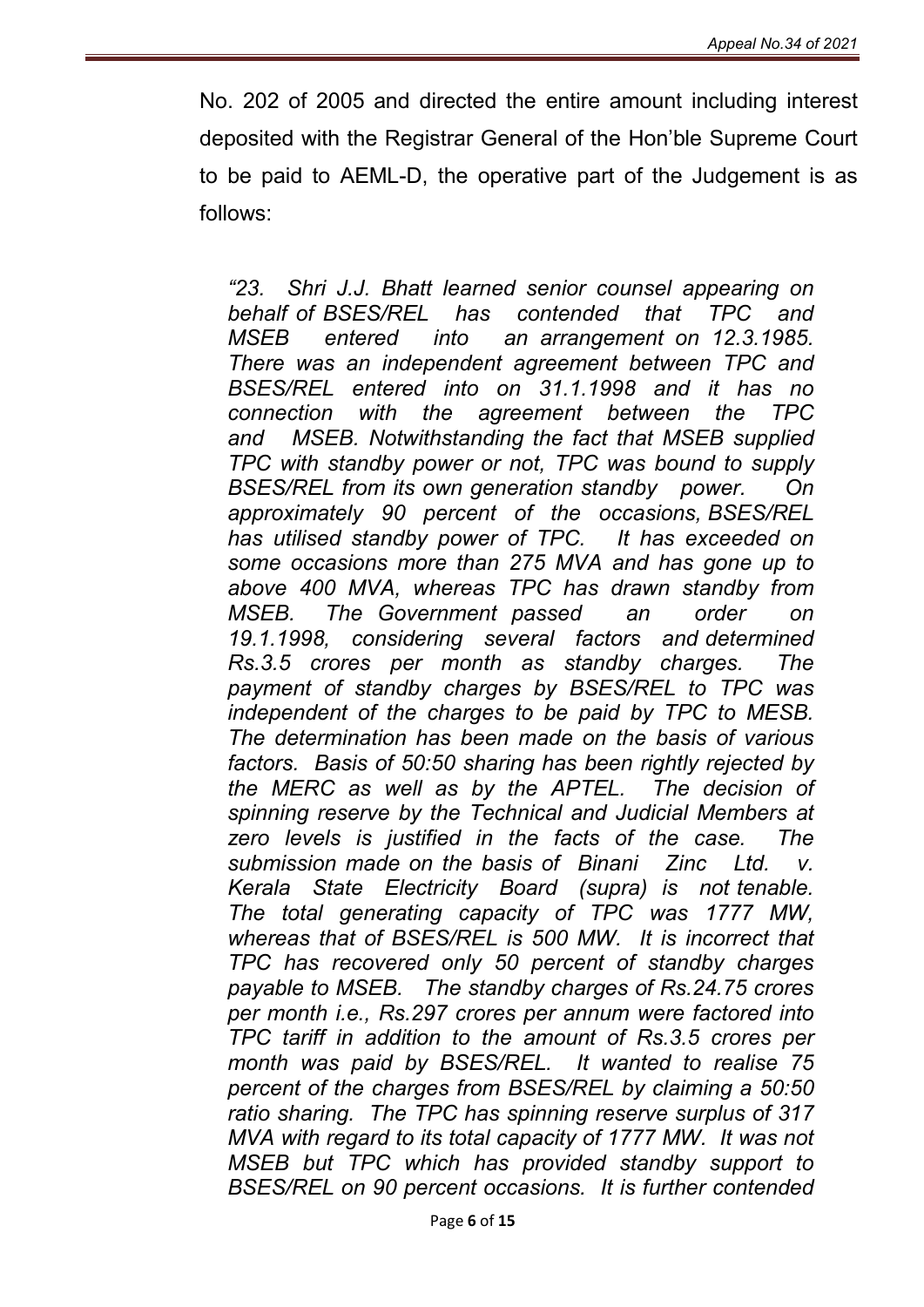*that the appeal filed by BSES/REL should be allowed and the excess amount has been worked out by the APTEL. The same may be suitably reduced.*

*32. It appears that there was no stay on the order passed by the APTEL by this Court. The plea of non-implementation of the order taken by TPC is not understandable. It was only the bank guarantee which was submitted by TPC, in addition, to deposit of a sum of Rs.227 crores with the Registrar General of this Court. The implementation of the order of the APTEL would mean that the determination made by it has been acted upon and corresponding liability factored into tariff has been passed on the customers and actual consumers and realised from them since there was no such interim stay on implementation of the order. We find force in the submission raised on behalf of BSES/REL that order of APTEL has already been worked out even otherwise it is found to be just and equitable. No case for interference with the same is made out.*

*…*

*…*

*35. Resultantly, we find there is no case made out for interference in either of the appeals filed by TPC and BSES/REL. The order passed by Technical and Judicial Members of APTEL is hereby upheld. The amount which is payable to Reliance Energy Limited, deposited or secured by way of bank guarantee by TPC as per order dated 07.02.2007 along with interest lying with the Registrar of this Court as per agreement of the Counsel for Reliance Energy Limited and Adani Electricity Mumbai Limited be paid to Adani Electricity Mumbai Limited. The appeals being devoid of merits are hereby dismissed. Consequently, IA Nos.59365/2019 & 59374/2019 in CA No.415/2007 and IA Nos.59356/2019 &59380/2019 in CA No.3229/2007 are disposed of. Any other IA, if any, also stands disposed of. No costs.*

vi. In May 2019, TPC filed a Review Petition (R.P. No. 1615/2019) against Judgment dated 02.05.2019 passed by the Hon'ble Supreme Court in Civil Appeal No. 415 of 2007 which was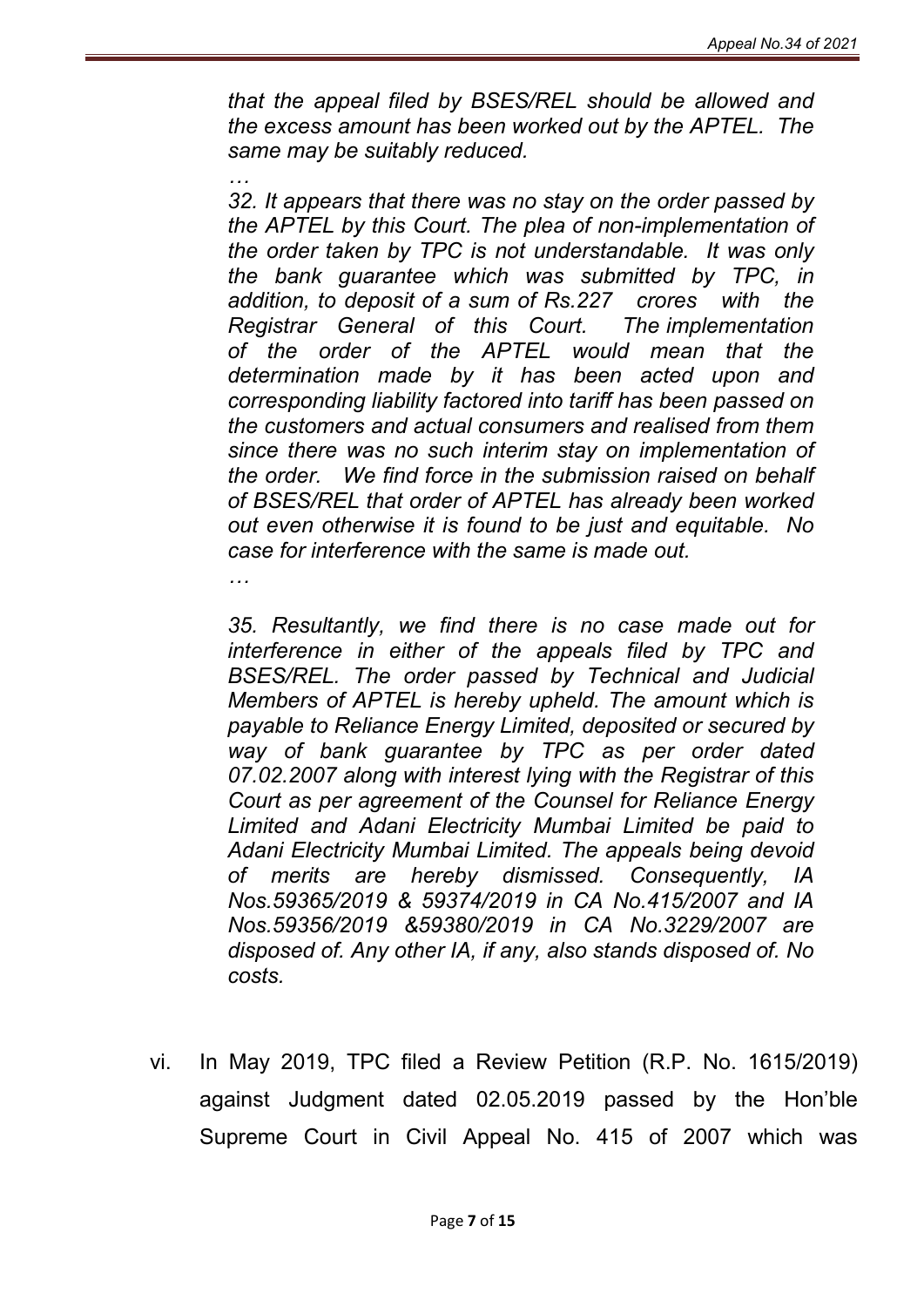dismissed by the Hon'ble Court vide its order dated 16.07.2019. The relevant extract of the Order dated 16.07.2019 is as follows:

*"Application for listing of the review petition in court is rejected. Having peruse the Review Petition and the connected paper with meticulous care, we do not find any justifiable reason to entertain the Review Petition."*

vii. On the same day, the Appellant filed a Clarification Application (M.A. No. 1404 of 2019) seeking clarification of the Judgment dated 02.05.2019 passed by the Hon'ble Supreme Court in C.A. No. 415 of 2007, however, the prayer made therein was denied by the Hon'ble Court. The relevant extract of the Order dated 20.08.2019 is as follows:

> *"12. Coming to the clarification sought of certain observations and application for rectification of observation made in the judgment and order dated 02.05.2019, it is submitted that this court has observed that there was no interim stay granted on the order passed by the APTEL. We clarify that, while making the aforesaid observation what we meant was that the stay was on the money part of the order requiring refund. There was no stay as to the tariff to be realised from the consumers. the refund part, which was determined was stayed on certain stipulations. It was conceded before us that liability has been passed over to consumers and that fact has been recorded in paragraph 32*  and other paragraphs in the judgment passed by us. Now it *is too late in the day to seek such a clarification that liability may be permitted to be passed on to consumers. Apart from that prayer made will have the effect of reviewing the order itself. No modification is required. Accordingly, the application for clarification/modification is disposed of."*

viii. On 30.11.2019, TPC filed a Curative Petition no. 26 of 2020 in R.P. No. 1615 of 2019 in C.A. No. 415 of 2007 which was also dismissed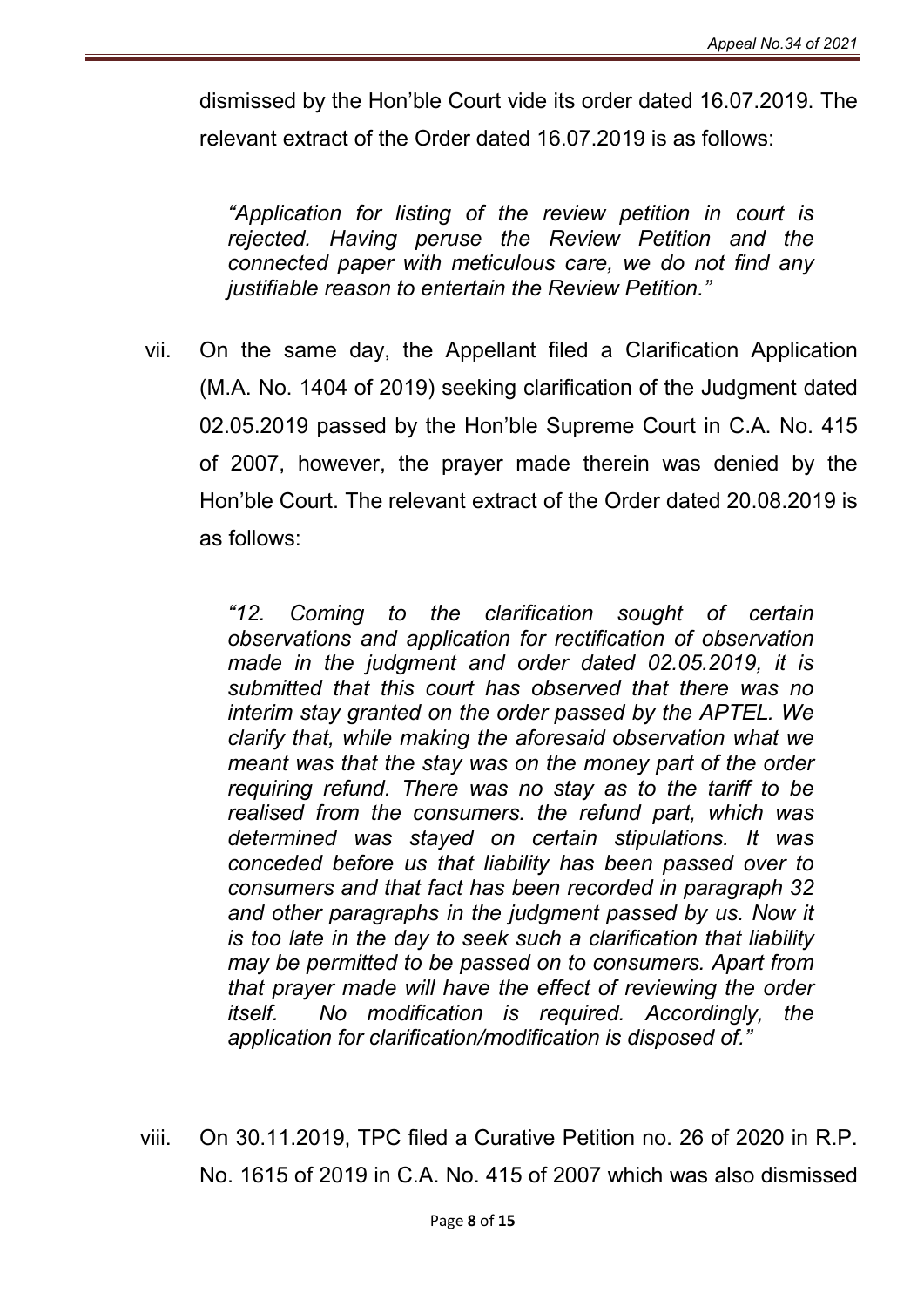by the Hon'ble Supreme Court *vide* the Order dated 21.05.2020 passed in Curative Petition No. 26 of 2020. The relevant extract of the Order dated 21.05.2020 has been reproduced below:

*"We have gone through the Curative Petition and the relevant documents. In our opinion, no case is made out within the parameters indicated in the decision of this court in "Rupa Ashok Hurra vs Ashok Hurra & Another, reported in 2002(4)SCC388. Hence, the Curative Petition is dismissed."*

- ix. On 30.03.2020, MERC passed an Multi Year Tariff Order in Case No. 300 of 2019 for the Appellant whereby MERC observed that the additional amount of standby charges incurred by the Appellant are to be recovered from the "consumers" of the Appellant for the past period i.e. FY 1999-2000 to FY 2003-2004 which included AEML-D being a distribution licensee.
- x. On 30.03.2020, MERC passed the Tariff Order in Case No. 325 of 2019 for AEML-D whereby Ld. MERC, while approving the ARR of AEML-D for FY 2020-21 to FY 2024- 25, included the amount of Rs. 88.28 Crores in the ARR for FY 2020-21 to be paid to Appellant towards standby charges. The relevant extract of the Order is as follows:

# "*5.16 PAYMENT OF TPC-G FOR STANDBY*

*The Commission has approved AEML-D's share of Standby Charges of past period to be paid to TPC-G in TPC-G's MYT Order for FY 2020-21 to FY 2024-25 in Case No. 300 of 2019. The Commission has considered the cost of Rs. 88.28 Crore in the ARR of FY 2020-21 to be paid to TPC-G*."

xi. Subsequently, TPC and AEML-D filed separate Review Petitions being Case No. 94 of 2020 in Order dated 30.03.2020 passed by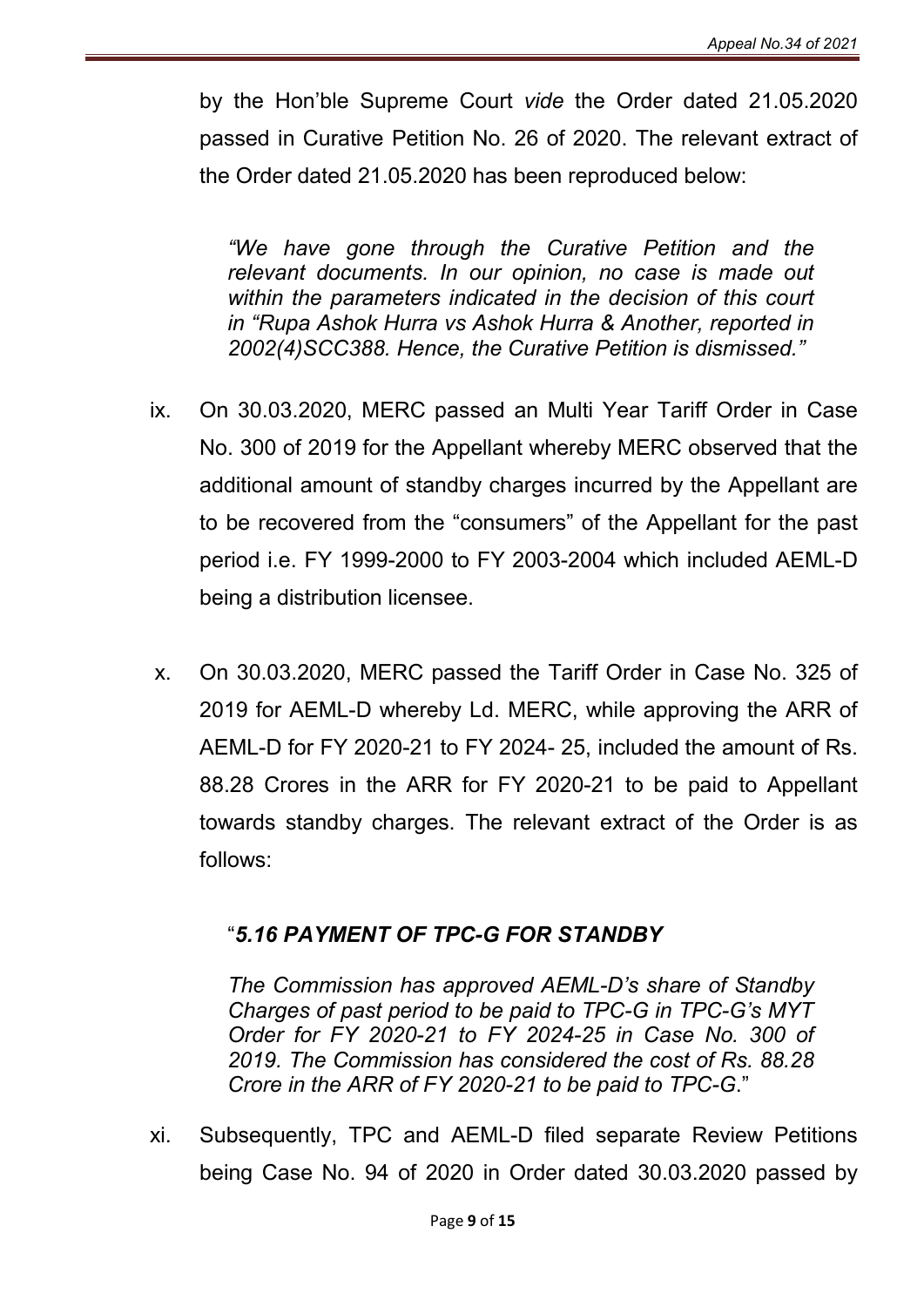MERC in Case No. 300 of 2019 (filed by TPC) and Case No. 103 of 2020 Order dated 30.03.2020 passed in Case No. 325 of 2019 (filed by AEML-D).

- xii. MERC vide its order dated 27.06.2020, disposed of the Case No. 94 of 2020 filed by the Appellant seeking review of Order dated 30.03.2020 in Case No. 300 of 2019.
- xiii. Further, on 21.07.2020, MERC disposed of the Case No. 103 of 2020 filed by AEML-D seeking Review of Order dated 30.03.2020 in Case No. 325 of 2020 wherein MERC denied to entertain the plea of AEML-D to adjudicate on the issue of stand-by charges and directed AEML-D to file a separate petition in case of any grievance.
- xiv. On 06.08.2020, AEML-D filed the Subject Petition i.e. Case No. 163 of 2020 against it the Impugned Order dated 21.12.2020 was passed by the MERC, wherein the MERC revised its decision allowing Appellant to recover the amount determined towards Standby Charges in its Multi Year Tariff Order dated 30 March 2020 in Case No. 300 of 2019 from Distribution Licensees being AEML-D, Respondent No. 4 i.e, BEST and Respondent No.3 i.e., TPC-D and directed the Appellant to not recover the component of Standby Charges in the balance installments from the said Distribution Licensees. The relevant extract of the Order dated 21.12.2020 has been reproduced below:

## *"ORDER*

Page 10 of 15 *… 2. In light of the Clarificatory Order dated 20 August 2019 by the Hon'ble Supreme Court and discussions made at Para.*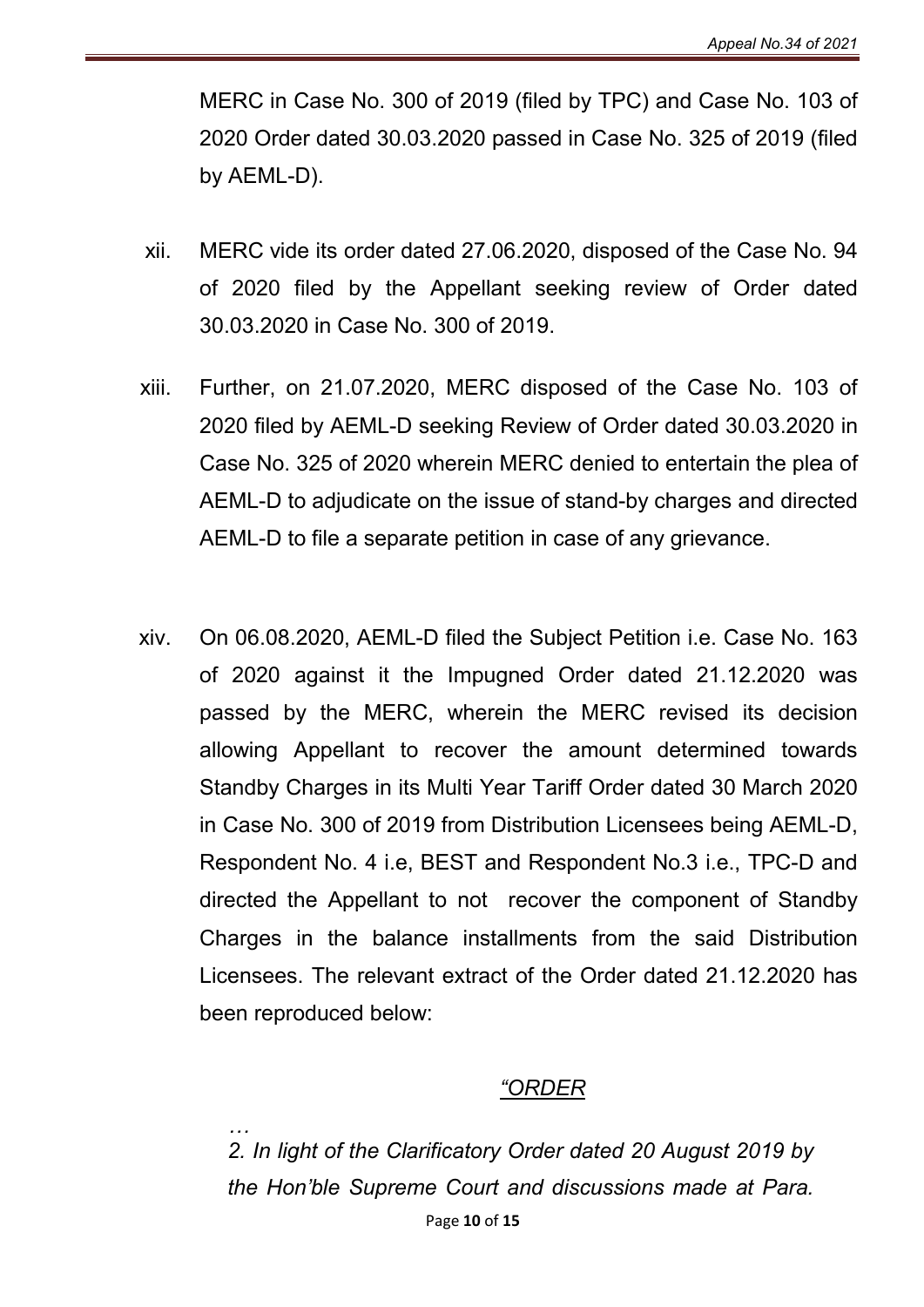*10 to Para. 21 of this Order, the Commission revises its decision of allowing Tata Power Company Ltd.-Generation to recover the amount determined towards Standby Charges in its Multi Year Tariff Order dated 30 March 2020 in Case No. 300 of 2019 from BEST Undertaking, Adani Electricity Mumbai Ltd.- Distribution and Tata Power Company Ltd.- Distribution.*

*3. Tata Power Company Ltd.-Generation is directed not to recover the component of Standby Charges in the balance installments from the above Distribution Licensees. Also, the amount refundable to BEST Undertaking, Adani Electricity Mumbai Ltd.- Distribution and Tata Power Company Ltd.- Distribution by Tata Power Company Ltd.-Generation on account of component of Standby Charges already paid in the past installments by them, may be claimed, along with the associated holding cost in the respective forthcoming Mid-Term Review Petitions by these Distribution Licensees which would be adjusted in the respective Mid- Term Review Orders of these utilities."*

xv. Being aggrieved by the above Order, Appellant has preferred the present Appeal submitting that Impugned Order is vexatious and non-speaking as MERC has failed to appreciate or deal with the submissions made by the Appellant. Further, according to the Appellant, MERC, despite being *functus officio,* entertained Case 163 and the Impugned Order is essentially a second review order. In addition to the above, Appellant has also contended that MERC has wholly misinterpreted Clarification Order passed by the Hon'ble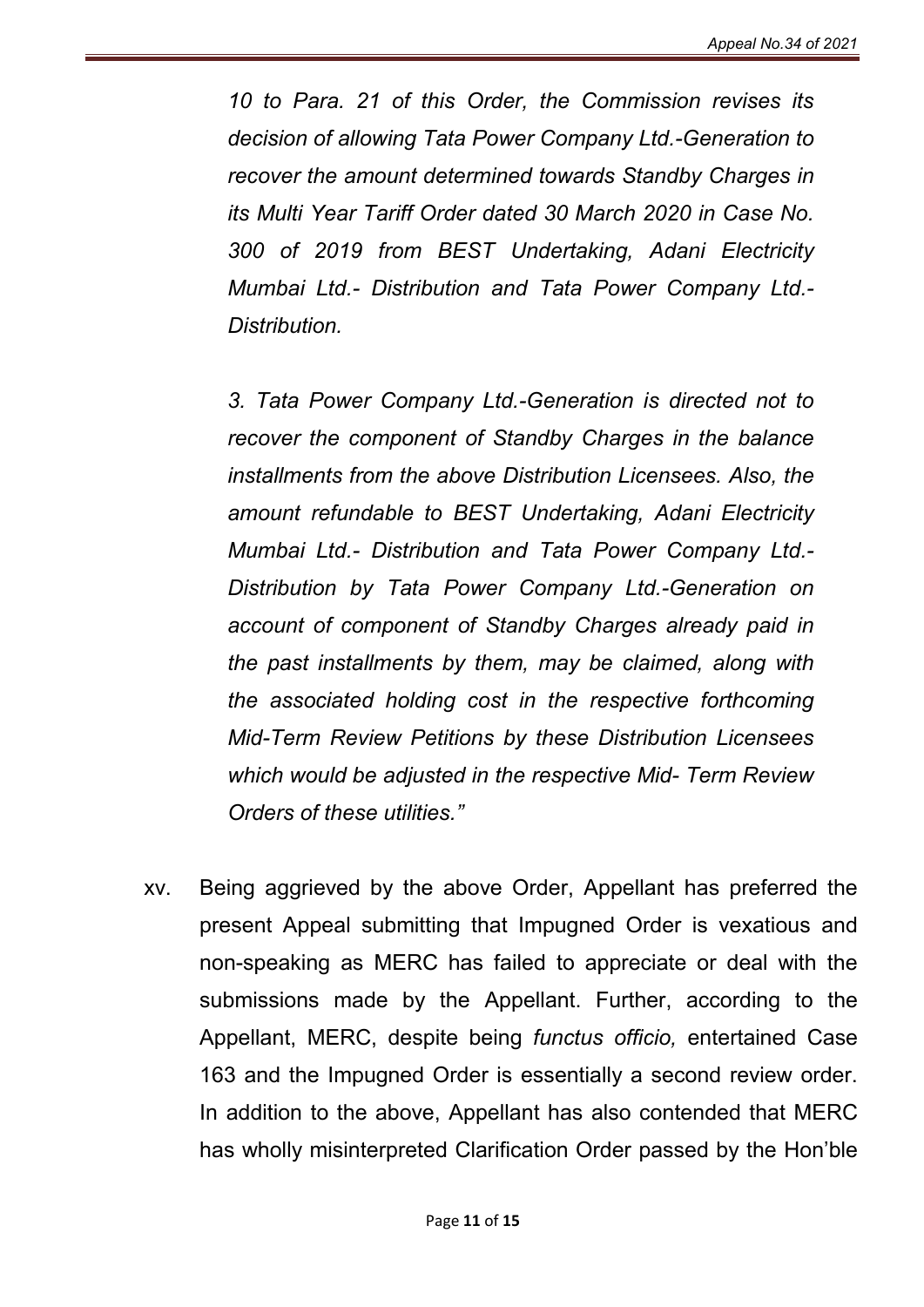Supreme Court and has disallowed legitimate entitlement of the Appellant.

## *Our findings and analysis*

9. The crux of the Appeal is whether the Impugned Order passed by the Respondent Commission is in compliance with the Final Judgement dated 20.08.2019 passed by the Hon'ble Supreme Court of India in M.A. No. 1404/2019 in C.A. No(s). 415 of 2007 ("Clarification Order").

10. The Respondent Commission while passing the Impugned Order has observed that:

> "*20. It is evident from the aforesaid extract of the Supreme Court Clarificatory Order that TPC's request for directions to Regulatory Commission for allowing recovery of Standby Charges liability (principal as well as the interest) has been rejected by the Hon'ble Supreme Court. The Commission is of the view that pursuant to the aforesaid Supreme Court Clarificatory Order, TPC-G has lost right to recover any further amount from the consumers, be it differential principal amount and interest thereon.*

> *21. The Commission further notes that the Supreme Court Clarificatory Order had a bearing on the MYT Petition of TPC-G on account of TPC-G's request to seek recovery of differential Standby Charges citing the Supreme Court Order. However, this important Order was neither brought on record by TPC-G nor AEML-D pointed out the same while submission of its objection on the TPC-G's MYT Petition.*

> *22. The decision of this Commission allowing the differential Standby Charges along with the interest thereon, was due to ignorance of the important Order passed by the Hon'ble Supreme Court and the same would need to be corrected considering the fact that specific observations have been recorded in the Supreme Court Clarificatory Order. Accordingly, the Commission deems it appropriate to revise its decision of allowing TPC-G to recover the amounts towards differential*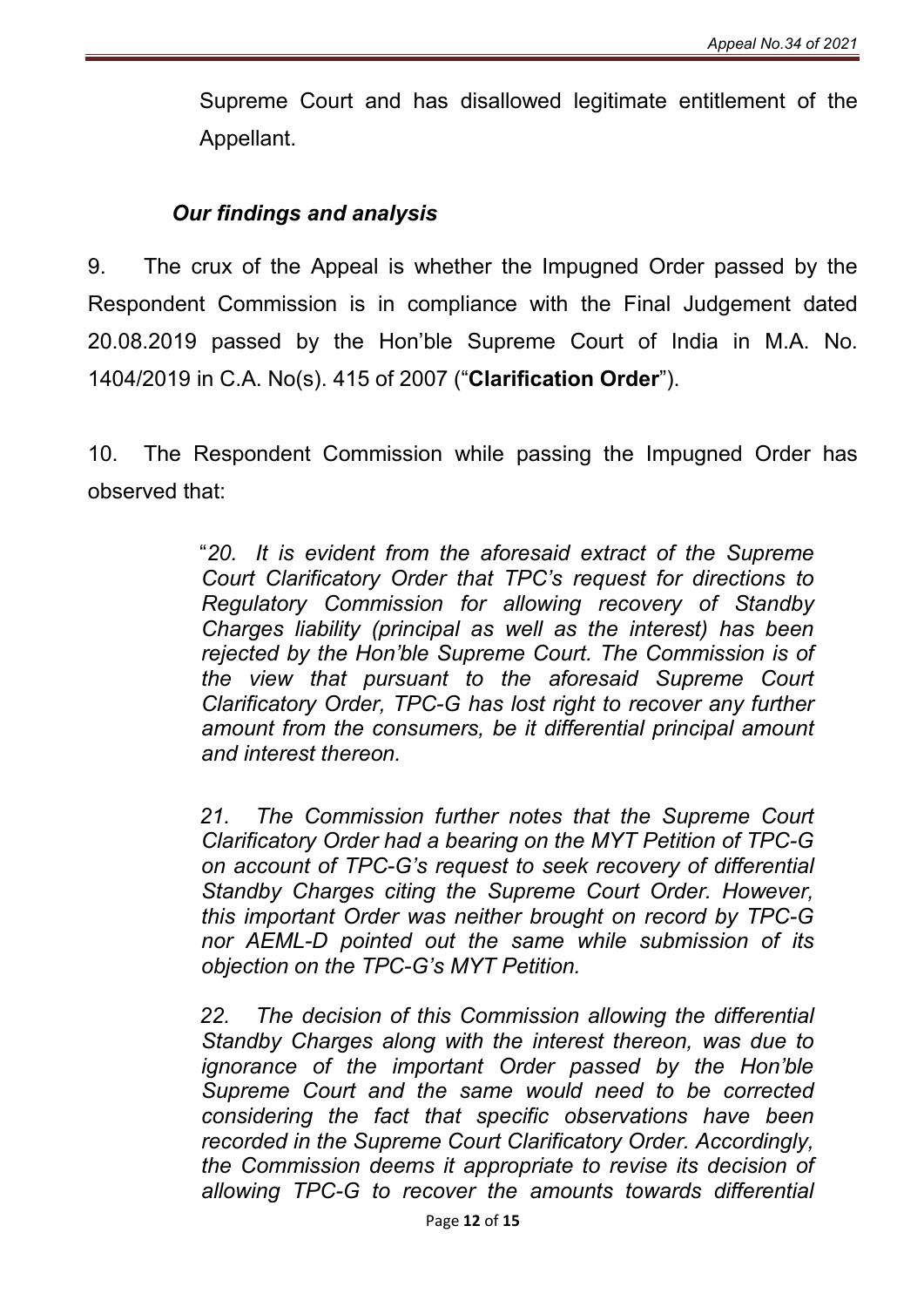*Standby Charges determined in its MYT Order from the Mumbai DISCOMs.*"

11. We find no merit in the submissions made by the Appellant that the Impugned Order is vexatious and non-speaking as MERC has failed to appreciate or deal with the submissions made by the Appellant.

12. In addition to the above, Appellant has also contended that MERC has wholly misinterpreted Clarification Order passed by the Hon'ble Supreme Court and has disallowed legitimate entitlement of the Appellant. We are not inclined to accept this contention also. The relevant extract of the Order passed by the 02.05.2019 passed by the Hon'ble Court is as follows:

> *"35. Resultantly, we find there is no case made out for interference in either of the appeals filed by TPC and BSES/REL. The order passed by Technical and Judicial Members of APTEL is hereby upheld. The amount which is payable to Reliance Energy Limited, deposited or secured by way of bank guarantee by TPC as per order dated 07.02.2007 along with interest lying with the Registrar of this Court as per agreement of the Counsel for Reliance Energy Limited and Adani Electricity Mumbai Limited be paid to Adani Electricity Mumbai Limited. The appeals being devoid of merits are hereby dismissed. Consequently, IA Nos.59365/2019 & 59374/2019 in CA No.415/2007 and IA Nos.59356/2019 & 59380/2019 in CA No.3229/2007 are disposed of. Any other IA, if any, also stands disposed of. No costs."*

xvi. Further, the Hon'ble Supreme Court vide its Order dated 20.08.2019 clarified that:

> *"12. Coming to the clarification sought of certain observations and application for rectification of observation made in the judgment and order dated 02.05.2019, it is submitted that this court has observed that there was no interim stay granted on the order passed by the APTEL. We*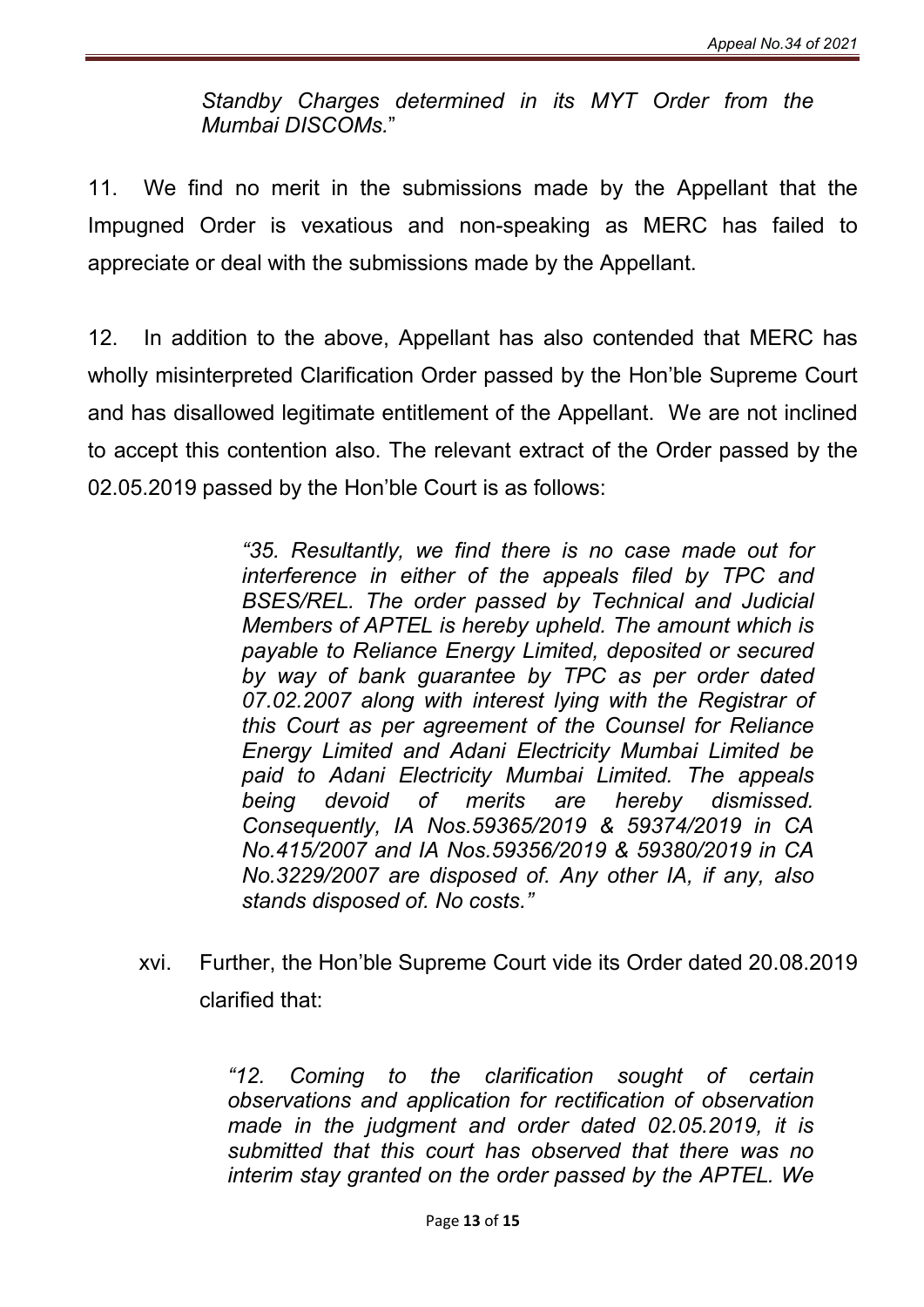*clarify that, while making the aforesaid observation what we meant was that the stay was on the money part of the order requiring refund. There was no stay as to the tariff to be realised from the consumers. the refund part, which was determined was stayed on certain stipulations. It was conceded before us that liability has been passed over to consumers and that fact has been recorded in paragraph 32 and other paragraphs in the judgment passed by us. Now it is too late in the day to seek such a clarification that liability may be permitted to be passed on to consumers. Apart from that prayer made will have the effect of reviewing the order itself. No modification is required. Accordingly, the application for clarification/modification is disposed of."*

13. The Respondents have filed their respective replies and have opposed the grounds raised by the Appellant. The Respondent No.2 has mainly relied upon the Orders passed by the Hon'ble Supreme Court to contend that the Appellant by virtue of the said Orders is precluded to claim any sums under the category 'Stand By Charges' from its consumers.

14. We are inclined to accept the contention of the Respondent No. 2 in the light of the directions passed by the Hon'ble Court.

15. Further, during the course of hearing, the Appellant argued that the Hon'ble Supreme Court's Judgment in C.A. No. 415 of 2017 is premised on a factual error and the consequence of the Judgment is that on one hand the Appellant is directed to make payment to the Respondent for the Stand By Charges and on the other the Appellant has been precluded in claiming such charges from its Consumers.

16. We carefully gone through the judgement passed by the Hon'ble Court and are of the firm opinion that the Respondent Commission has passed the Impugned Order in compliance with the directions of the Hon'ble Supreme Court in C.A. No. 415/2007 and the subsequent Order dated 20.08.2019 in M.A.